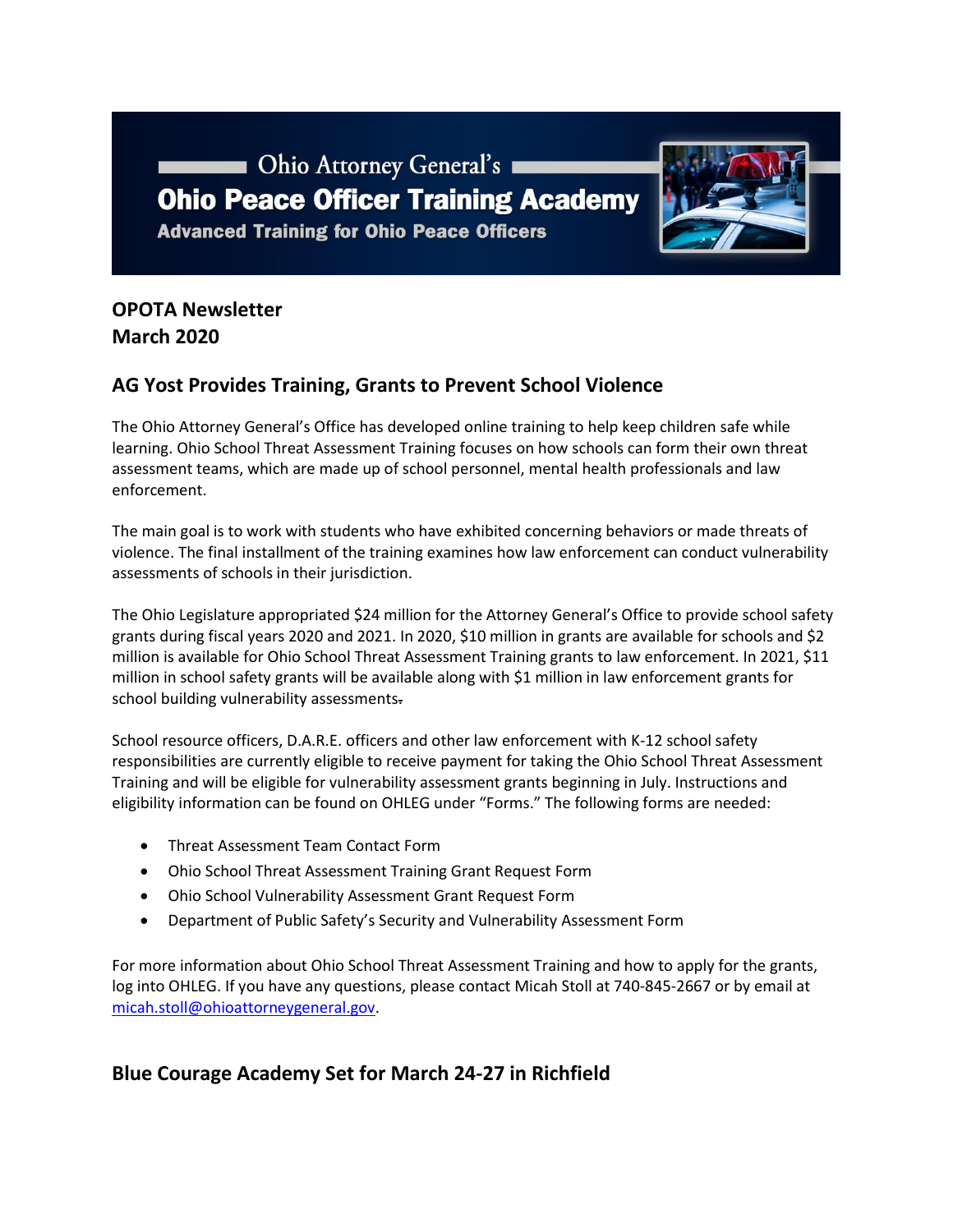**When:** March 24 - March 27, 2020

**Where:** OPOTA Richfield 4055 Highlander Parkway Richfield, OH 44286

#### **Instructor:**

Sean Smith

**Course information:** The Blue Courage Academy is a four-day workshop that teaches attendees to deliver Blue Courage to their organizations. Blue Courage is a transformational leadership development workshop designed for all levels of an organization. It was developed by officers for officers to help deal with everyday stress, increase overall well-being and increase longevity. Blue Courage covers nine topics, including modules on police culture, the nobility of policing, respect and positive psychology.

The course will touch hearts, awaken minds and ignite spirits. Through dynamic presentations and learning processes, attendees are given all necessary supporting materials to successfully teach Blue Courage and positively impact fellow law enforcement professionals.

**Registration link:** [Click here to register](https://www.ohioattorneygeneral.gov/Law-Enforcement/Ohio-Peace-Officer-Training-Academy/Course-Catalog/Course-Categories/Instructor-Training-Courses#OPOTA883)

## **Coming Soon: The Reid Technique of Interviewing and Interrogation**

**When:** July 14 - 17, 2020

**Where:** OPOTA Tactical Training Center 1960 US Route 42 London, OH 43140

**Course information:** Want to improve your interviewing and interrogation skills? OPOTA is hosting John E. Reid & Associates in London on July 14-17 for a three-day basic course and a one-day advanced course on the Reid Technique of Interviewing and Interrogation. More information is available at [reid.com.](http://www.reid.com/) Questions? Contact Julie Rock at 855-479-3959 o[r jrock@reid.com.](mailto:jrock@reid.com)

**Registration link:** [Click here to register](http://www.reid.com/training_programs/semdetail.html?serial=1564672226276463&secondary=1564672526276683&type=regular&third=1564672364276593)

### **Register Now for April Counter Ambush Training**

**When:** April 14 - April 16, 2020